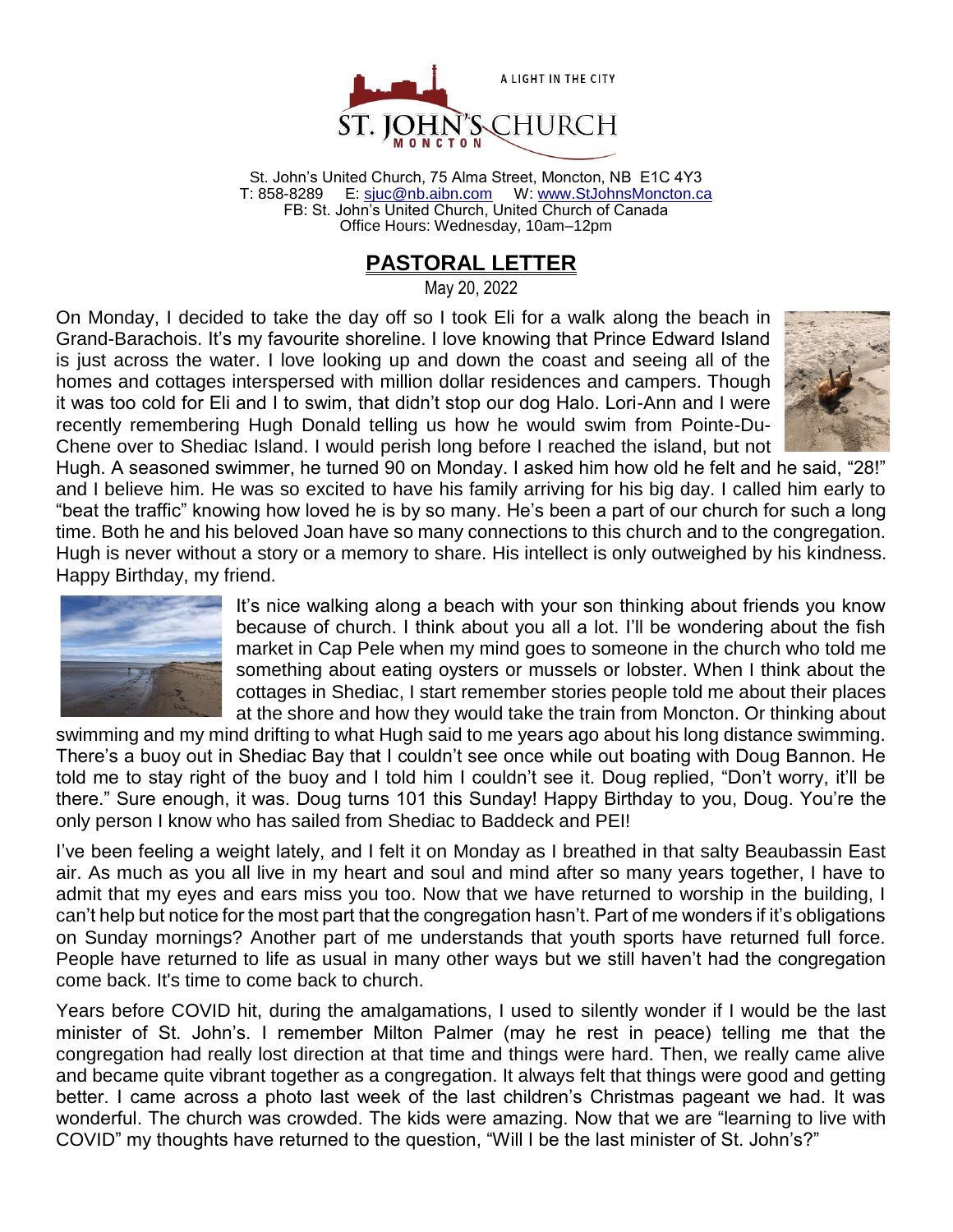I was told by a woman who recently wrote me the most-beautiful letter that in his last sermon here, Dr. Archibald wondered out loud what his legacy would be as a minister. For example, he said architects are survived by their buildings. I'm not so much worried about my legacy at this stage in my ministry. Lord knows I have enough to worry about as it is. But I do look down the road and see that things will get harder and harder as things get more expensive and we all get older. With the increase in fuel costs, an addition of a staff person (let's be honest, me playing the piano and guitar was a stop gap), no fundraising during the season of COVID, and a building that is made of old bricks, I have to admit that I feel the weight and responsibility of finding a way of bringing people back.

Since the pandemic began in March of 2020, I have not taken any study leave, I have only used a small portion of my book allowance, I haven't charged the congregation any mileage, and I have made sure that worship services both online and in person were offered except when I was away in the summer.

All that to say: I am tired. I know many of you are, too. Nothing prepared us for this time.



When we were walking on the beach together, Eli was wading in his rubber boots while Halo rolled in seaweed. Eli found five dead flatfish (being a dad sometimes means trying to summon up the statement, "Wow!") and lots of shells. As my feet sunk into the wet sand, I looked in the water and at the waves. I suddenly wasn't preoccupied with the church or saving it. Only God can do that. Eli found a snail that was too far in and out of the water. It was a big one, too. He held it up and showed me as the snail reached out and then

with all of his strength Eli threw it as far as he could into the water. He asked, "Are you proud of me for saving that snail, Daddy?" I said I was proud. Very proud.

#### I was reminded of a poem:

Once upon a time, there was an old man who used to go to the ocean to do his writing. He had a habit of walking on the beach every morning before he began his work. Early one morning, he was walking along the shore after a big storm had passed and found the vast beach littered with starfish as far as the eye could see, stretching in both directions.

Off in the distance, the old man noticed a small boy approaching. As the boy walked, he paused every so often and as he grew closer, the man could see that he was occasionally bending down to pick up an object and throw it into the sea. The boy came closer still and the man called out, "Good morning! May I ask what it is that you are doing?"

The young boy paused, looked up, and replied "Throwing starfish into the ocean. The tide has washed them up onto the beach and they can't return to the sea by themselves," the youth replied. "When the sun gets high, they will die, unless I throw them back into the water."

The old man replied, "But there must be tens of thousands of starfish on this beach. I'm afraid you won't really be able to make much of a difference."

The boy bent down, picked up yet another starfish and threw it as far as he could into the ocean. Then he turned, smiled and said, "It made a difference to that one."

Things are different now but the need is still there for the Good News. Sometimes, the grace of God is like one steady drip of water changing the shape of a stone. God will be graceful with us in this time as the church learns once again how to show a new heaven on this new earth.

I remain faithfully your minister,

*The Rev. Aaron Billard* **Minister**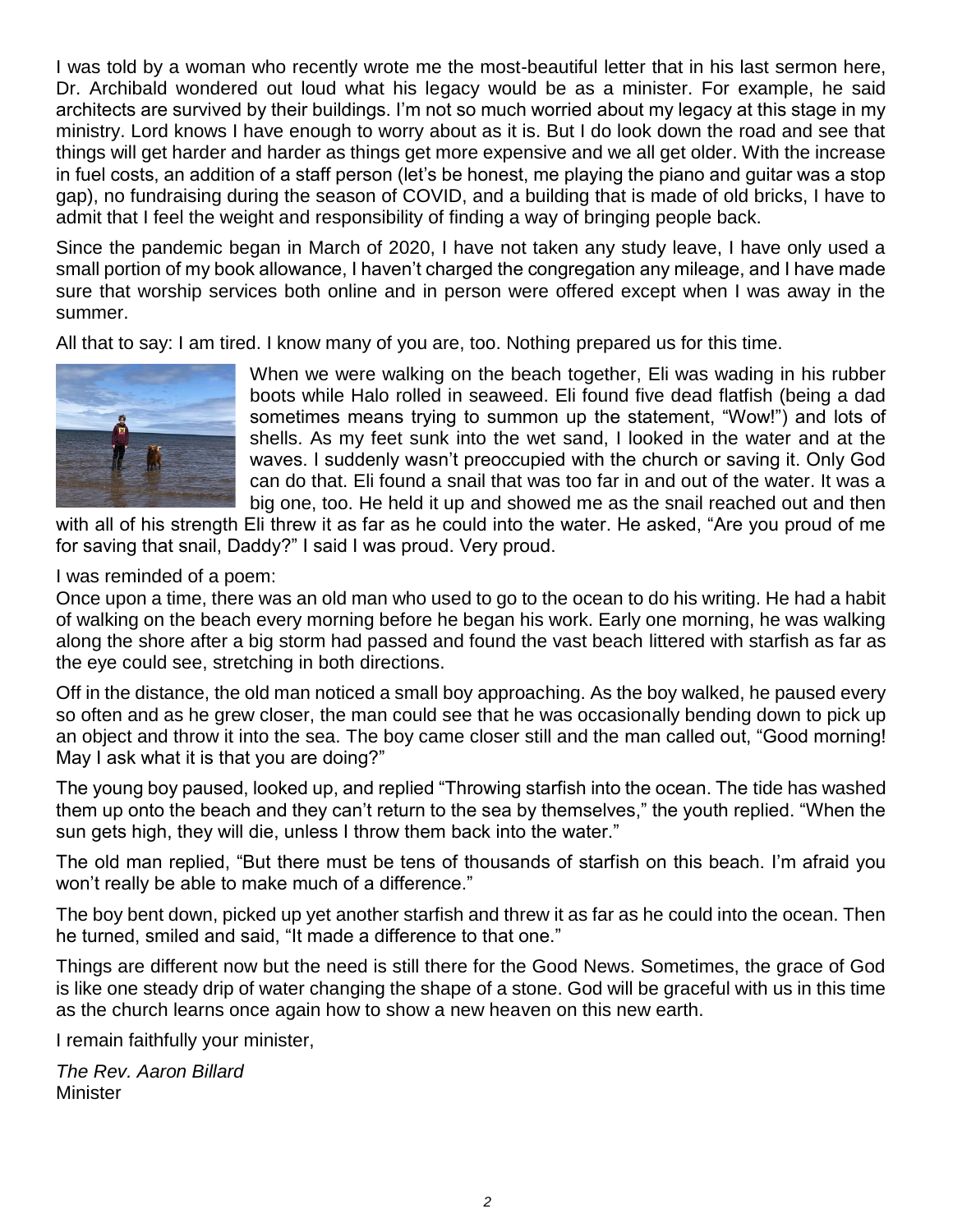

*The bulletin and pastoral letter are dedicated in Loving Memory of Loved Ones by Marjorie Richardson*



*The flower arrangement is dedicated in Honour of my Father, Doug Bannon on his 101st Birthday with love from his Daughter, Sheila*



### *MEMORIAL*

*A donation has been made to the Mission & Service Fund in memory of: Margery Crooks (wife of Rev. Robert Crooks) by Alberta MacLellan*

## *IN HONOUR*

*A donation has been made to the Mission & Service Fund to celebrate the*

*101st Birthday of Doug Bannon*

*by Roberta Bunker*

# **NOTICES, UPCOMING MEETINGS & EVENTS**

Check our website at www.stjohnsmoncton.ca for on-line Worship, calendar, and more.

| May 22 | Sun.  | $11:00$ a.m. | $WORSHIP$ – in-person (mask required) & online                            |
|--------|-------|--------------|---------------------------------------------------------------------------|
| May 23 | Mon.  |              | <b>Church office closed</b> – Victoria Day                                |
| May 24 | Tues. | 7:00 p.m.    | <b>Church Council</b> (teleconference meeting)                            |
| May 25 | Wed.  | 10am-12pm    | <b>Church office open (weekly)</b>                                        |
| May 26 | Thur. | 6:30 p.m.    | <b>Choir</b> (weekly)                                                     |
| May 29 | Sun.  | $11:00$ a.m. | $WORSHIP$ – in-person (mask required) & online                            |
| May 31 | Tues. |              | <b>Deadline to submit AGM Agenda items</b>                                |
| June 1 | Wed.  |              | <b>Deadline to submit Scholarship Applications</b>                        |
| June 5 | Sun.  | $11:00$ a.m. | $WORSHIP - in-person$ (mask required) & online                            |
| June 5 | Sun.  | 11:45 a.m.   | <b>SJUC 2021 Annual Meeting (Sanctuary immediately following Worship)</b> |